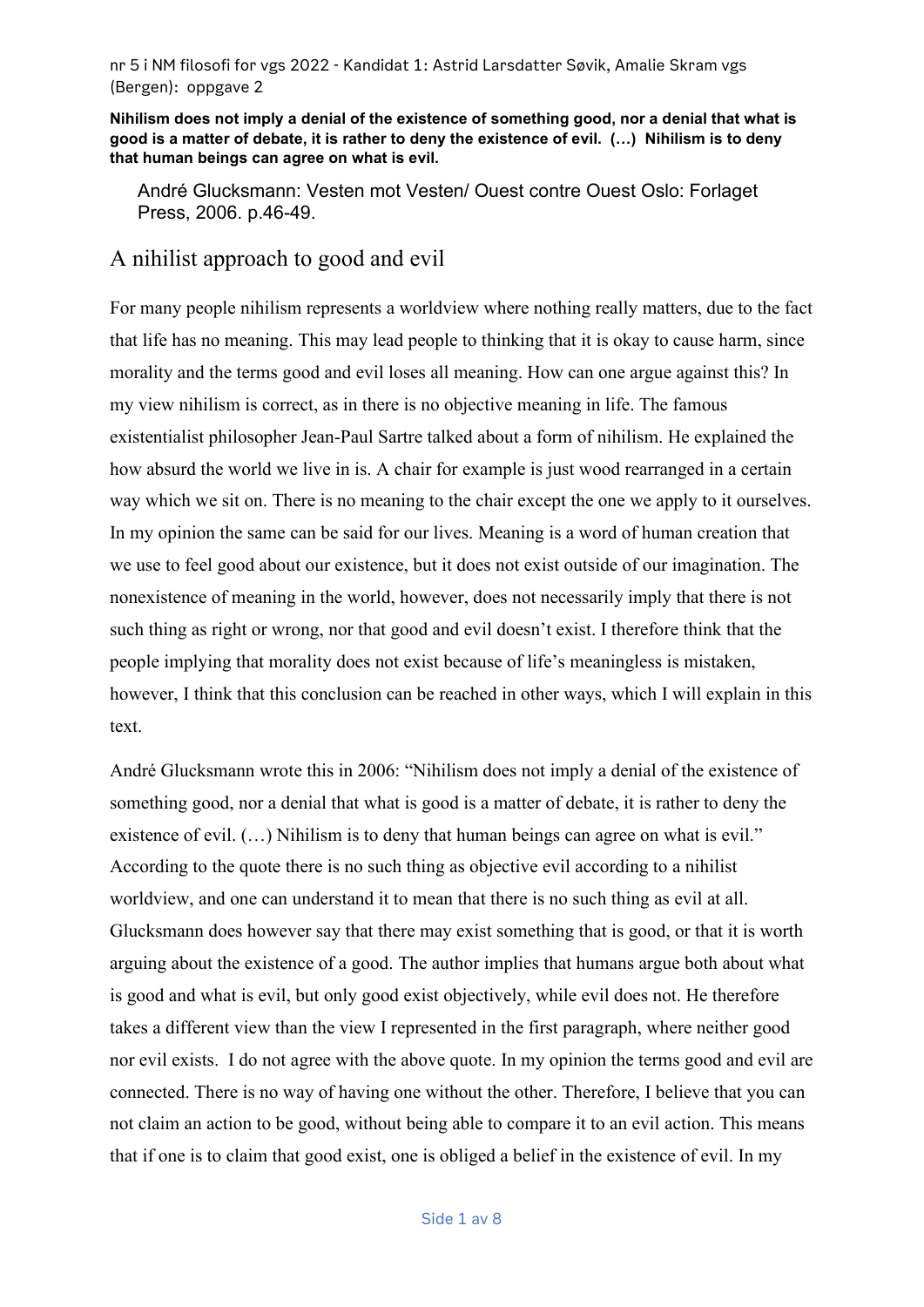personal view there are two ways of looking at the issue, subjectively: where neither good nor evil exist, and objectively: one where they both do.

The first line of argument which concludes in the nonexistence of good and evil is connected to the absence of free will. It is a common belief that non-human animals are not moral agents. You can not judge a lion for killing a gazelle as it is merely following its instincts. There is no reason to believe that the lion deserves to be punished in any way. According to this view, non-human animals do not have free will, and therefore cannot be considered good nor evil. The most common view regarding humans is the opposite; humans can reason; therefore, we are able to dismiss our natural instincts and live according to moral principles. This however is in many ways a misleading understanding, since it does not take into account other factors that are highly relevant when it comes to causes of human action. In my view, we all do what we want to. This does however not mean that we are free, as we do not decide what we want to. We are all inherently selfish, and therefore act in a way that we believe will increase our own pleasure. There is a good chance that we may be mistaken about what will actually fulfil our desires, but this is irrelevant. The important thing to ask is what causes us to believe that something will increase our pleasure? Is it not our own rational free self?

The term free will is extremely ingrained in our society. It is not before you really think about what it entails that you realize how absurd it actually is. The way I see it, events in our world are either random or they have cause. The same can be said for our actions, as they also are events in this world. The only truly random events that we are aware of exist in the quantum world. And example is the position of an electron. One cannot say for certain where an electron will be placed in space at a given time, only the probability of it having a certain position. Events in the world we experience always have a cause (as far as we know). One may for instance object to this by saying that a toss of a coin is random. But the way you tossed it, the amount of movement in the air, and the surface it landed (all factors that are not random, i.e., caused by something else) on determines how it will land. People like to tell themselves that their actions are neither random nor caused by anything, because free will does not exist in either of these cases. If an action is random, no one decides what happens. If an action is determined, we don't decide what happens. One may object to this by saying: "But I caused the action, my thoughts are the cause." The obvious reply to this is: "What caused your thoughts?". In my opinion our thoughts are determined by our heritage and the environment. Yes, we can reason, but we did not choose to have a big brain (the same way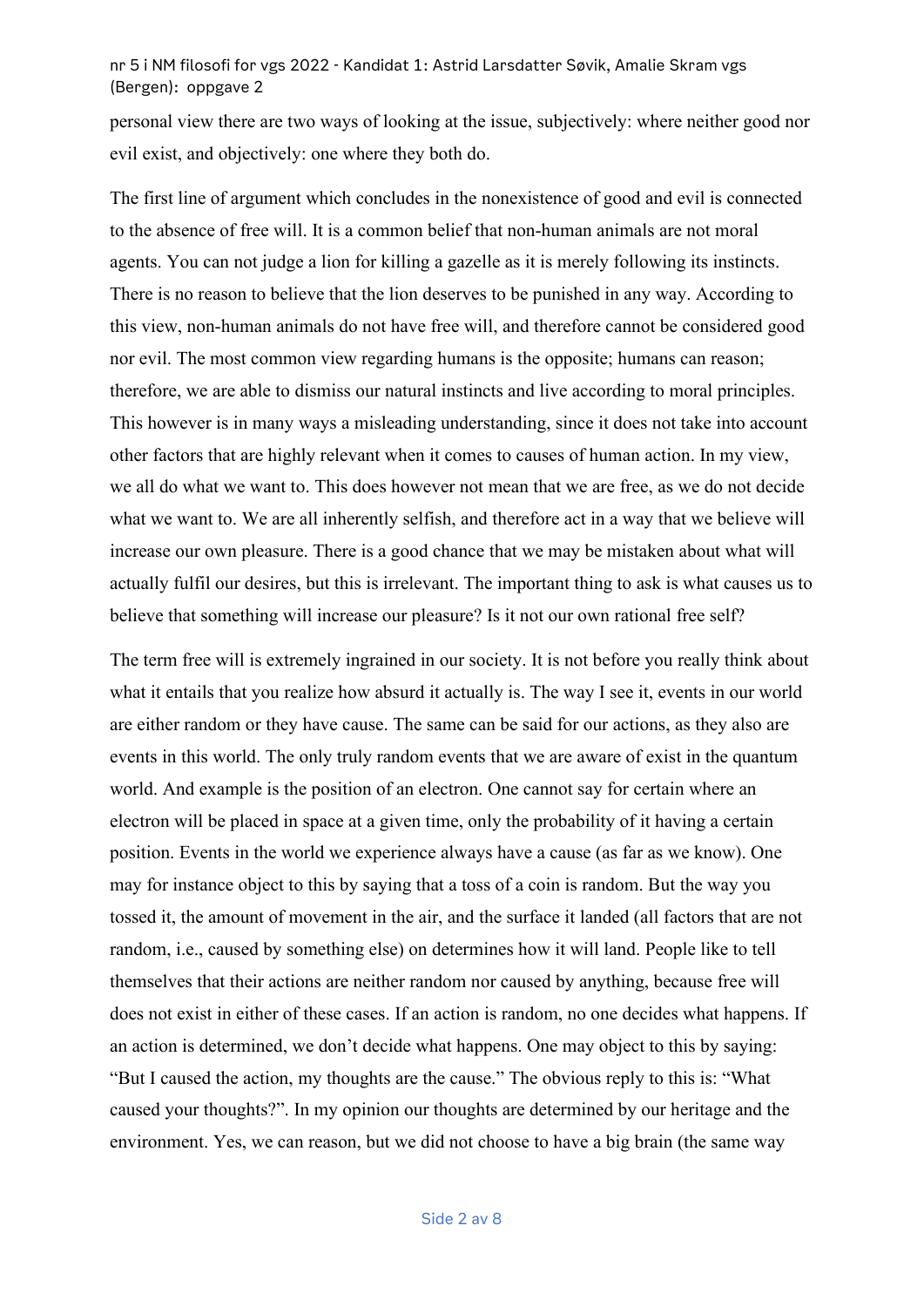other animals did not choose to have a smaller brain), and the way we act is largely due to how our brain works.

Let us take the example of psycho- and sociopaths. Psychopaths are born without sympathy for others, while sociopaths often have something traumatic happening to them in life which causes the loss of sympathy. This is an excellent example of our behaviour being caused by outside factors. How can we say that these people are evil, while a lion is not, if all actions are determined? An excellent example of a philosopher who brought attention to this exact problem was Hannah Arendt. In the trial of German officers after World War II, the Jewish philosopher used the phrase the banality of evil to explain how these people were just normal people who did terrible acts because of the society they lived in. There is a good chance that people like you and me would have acted in the exact same way had we been in their position, maybe out of fear or ignorance. But this does not make us inherently evil people, the same way as many Nazis were not inherently evil people. According to the view I have put forward, it is clear that evil people do not exist, and it logically follows that good people don't exist either.

People might object to this view in many ways. The most common is people claiming to "feel free". This is not a good argument, and maybe not even an argument at all. I too "feel free", but this has nothing to do with how things actually are. The fact that we feel free can just be a product of evolution that have benefited our species. A second common argument is claiming that humans have a soul independent of our body. While other animals and the natural world act more like machines, humans have been blessed with a soul that we are unique in having. This idea probably comes from Christianity (and other religions that believe in an immortal soul) and has no relevance for life outside religion. I find it strange that many people cling on to religious ideas even though they claim to be non-religious. There is no scientific evidence for an immortal soul, nor any soul at all. All scientific evidence points to the opposite, what we feel like is our soul is actually dependent, not independent, of our body. There have been instances of brain damage completely changing people's personality, as well as people having the left and right parts of the brain disconnected, and therefore suddenly having two different personalities.

Still, even though we can accept the fact that it may not be as easy as we thought to label humans good or evil, and maybe we can even accept that subjective good and evil is doesn't exist, one may still believe in objective good and evil. There is nothing wrong with saying: "Yes, I get that the murderer is not actually an evil person subjectively. But I still think the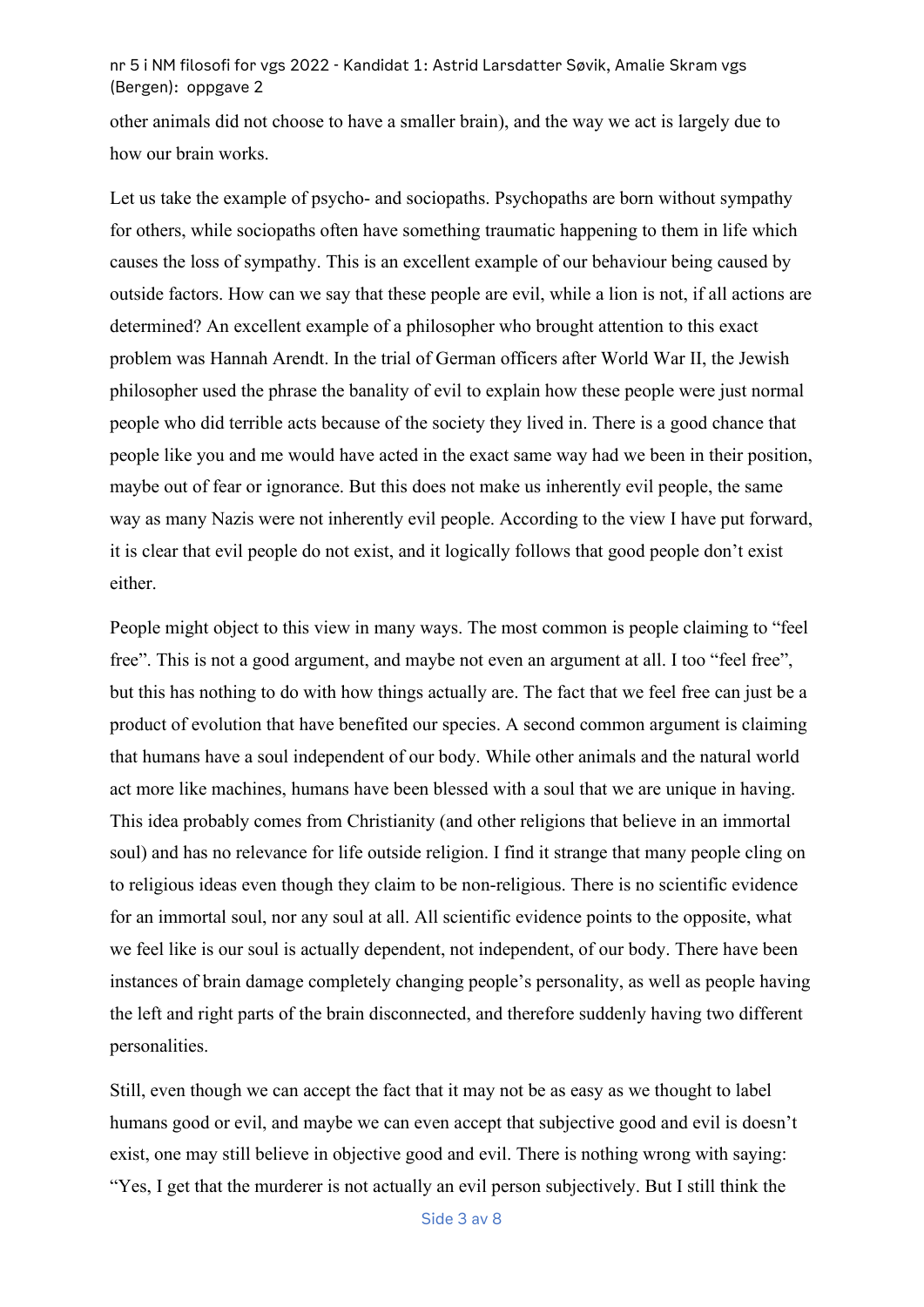action in itself, the murder, is evil." But in order to reach this conclusion, one has to establish a morality in order to judge what is good and what is evil. Let us forget for a moment the conclusion just reached and pretend that free will does exist. This will make it easier to find an objective definition of good and evil, independent of humans. In order to find out what is the right thing to do, we must establish what we "ought to do". The philospher David Hume was famous for his "is" and "ought" distinction. There is no logical way of having an ought in the conclusion of an argument is there is no ought in the premises. Here is an example.

*Premise one: Humans die when they are hanged.*

*Premise two: Peter is a human.*

*Conclusion: We ought not to hang Peter.* 

This is not a valid argument, as there are no oughts in premises. This next argument, however, is valid.

*Premise one: We ought not to hang humans.* 

*Premise two: Peter is a human.* 

*Conclusion: We ought not the hang Peter.* 

The only problem here is that ought in the first premise seemed to come out of nowhere. Maybe we got the ought from another argument? But this in the end necessarily means that there is something called axiomatic oughts that we can use in arguments without using another argument to reach it. But where do these axiomatic oughts come from? Some people may claim that we can "just feel what we ought to do", but this is not really a good argument, as our feelings can often mislead us. Let us consider: what is the point of morality? To find out what is right? But what makes something "right"? The only answer I can get when thinking about this is that an action is right when its consequences maximise pleasure and minimises pain. No matter how you twist and turn it, everything always comes down to pleasure and pain. If we desire something, it is because we believe it will increase our pleasure, if we try avoiding something, it is because we believe that it will minimize it. John Stuart Mill had a great way of establishing axiomatic oughts; We ought to do what increases pleasure, and we ought not do to what increases pain. The view Mill advocated for is called utilitarianism, which he in his book "utilitarianism" describes as; "the greatest wellbeing for the greatest number". Mill in fact was not the first person to talk about the utilitarian worldview. Jeremy Bentham also advocated for utilitarianism before this and also included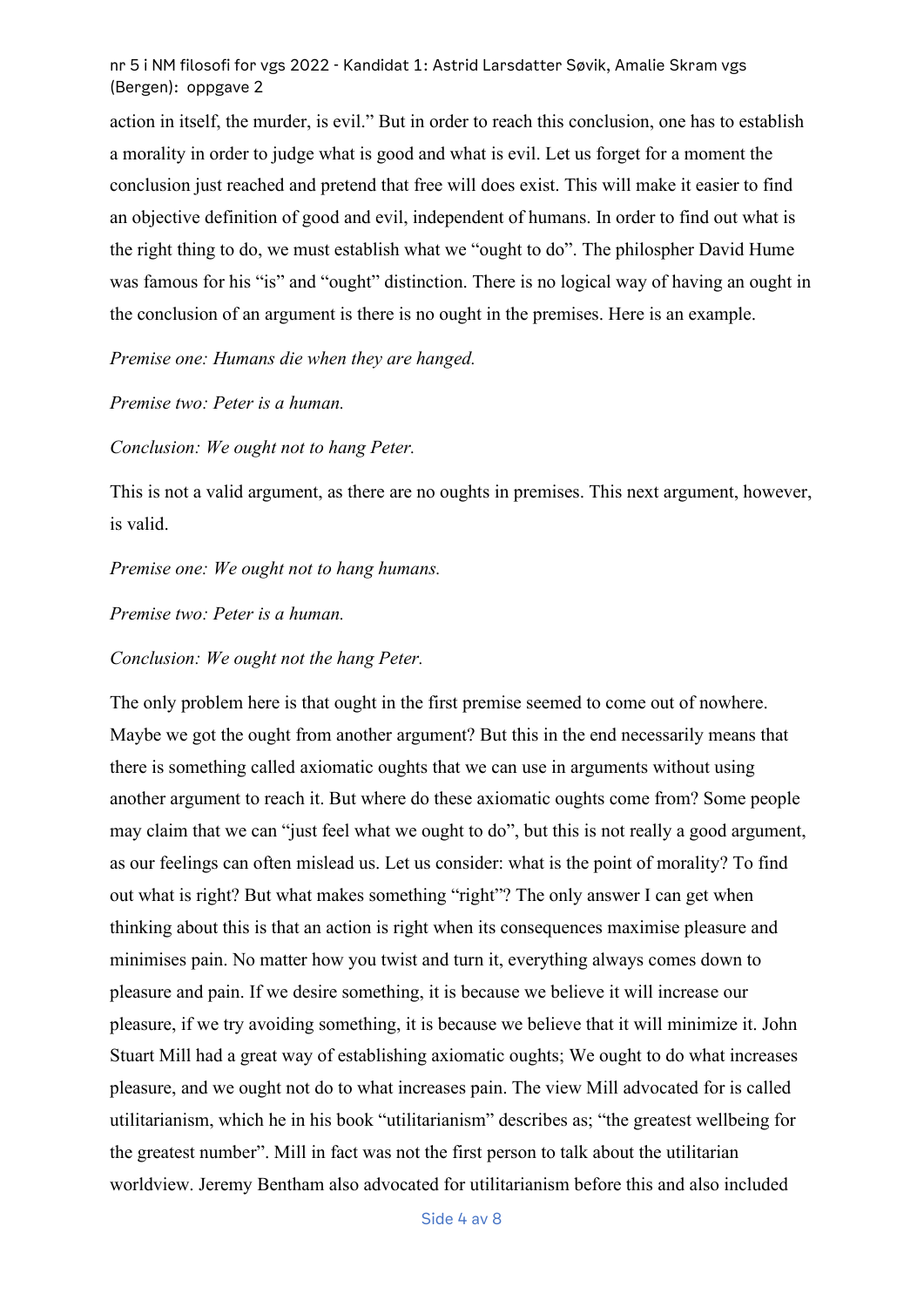non- human animals in his philosophy. A famous quote of his is: "The question is not, can they reason, nor can they talk, but can they suffer?" When talking about pain and pleasure we must therefore include all conscious beings. Peter Singer, and Australian modern philosopher describes it as like this in his book "Practical Ethics": "The same amount of pain/pleasure should have equal moral weight regardless of who is feeling it". If we use utilitarianism as our starting point for our arguments, we can validly arrive an at ought in the conclusion because we have valid oughts in our premises. Let us use the same example again, but in this case I have put our axiomatic ought in premise three in order to have an ought in the conclusion.

*Premise one: Humans die when they are hanged.*

*Premise two: Death causes pain.*

*Premise three: We ought not to cause pain.*

*Premise four: Peter is a human.*

## *Conclusion: We ought not to hang Peter.*

This is the best way I can think of solving the "is ought" problem. Without having axiomatic oughts we can never say that an action is good nor evil. According to my view this way of looking at morality can be used only for judging actions, and not the people who caused them. The action and the people are therefore separate entities. It is therefore misleading to judge an action according to the intentions of the person who caused it, because this does not change the action in itself. To sum up, I believe that there is no such thing as subjective good and evil. That is to say good and evil people. However, I still believe there to be something that is objectively good and evil. We can therefore judge actions as good or evil, according to how they increase/decrease the overall pain/pleasure in the world. Nevertheless, even if an objective morality exists is one cannot expect people to act according to it.

Next, I will consider a consequence of the utilitarian worldview. It concerns the philosophy of a South-African philosopher named David Benatar. In his book "Better never to have been" he introduces the term antinatalism. He does not claim to do so himself, but he mostly uses utilitarianism to reach the conclusion that starting a new life is immoral. The reason he gives for this that pain is bad for the people (or animals) experiencing it, while pain is bad for people experiencing it, as we have established. He also claims that we have no obligation to bring people into existence who will experience pleasure. Pleasure is to satisfy preferences, but there is no point in creating new preferences just to fulfil them. We hence have no duty to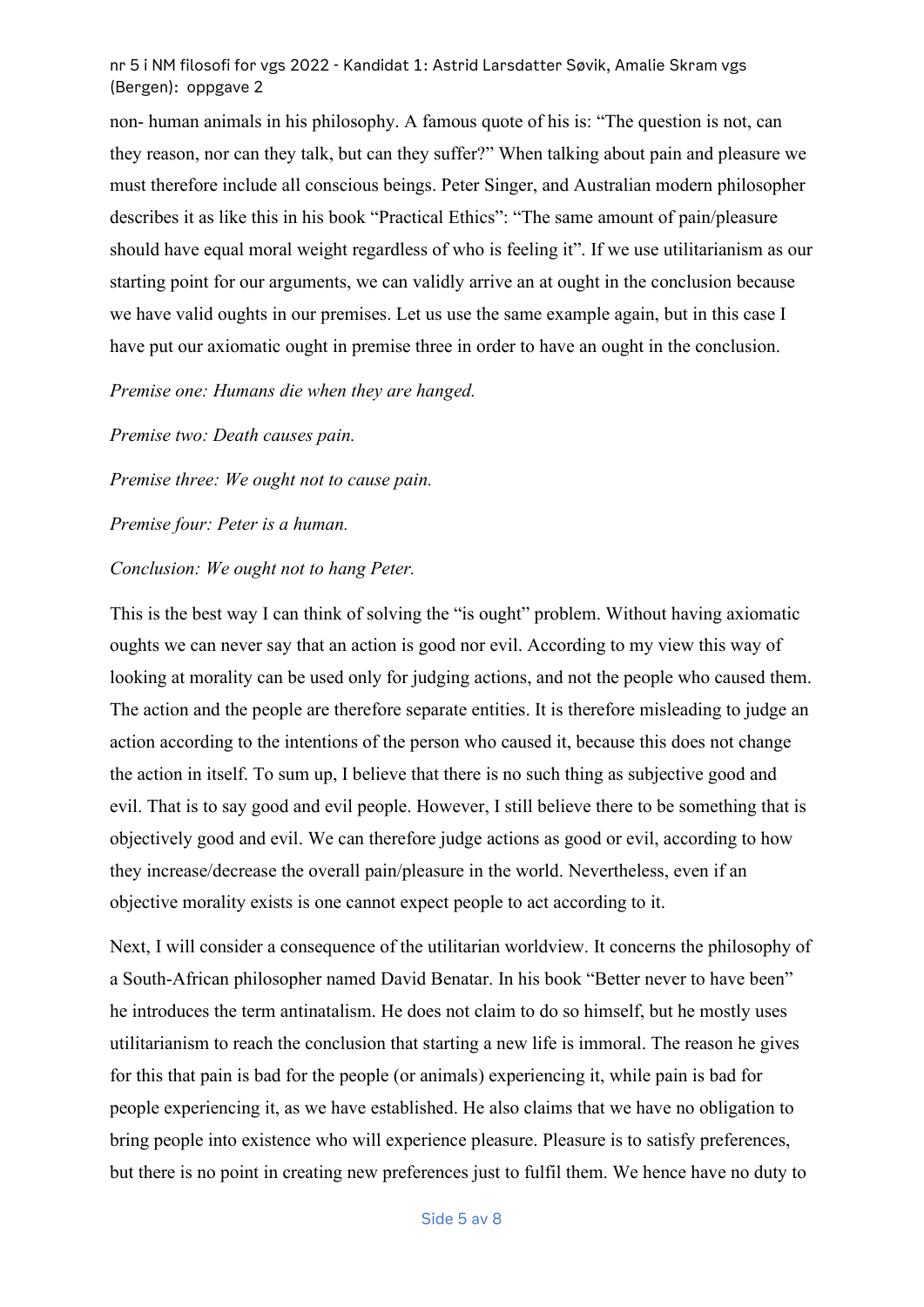create new preferences, even though they might be fulfilled. We do however have an obligation not to bring suffering into this world unnecessarily. It is common sense that a mother who knows her child will suffer greatly in life has an obligation not to create that child, but a mother who knows her child will have a good life does *not* have an obligation to create that child. Because we have no way of knowing whether a child will have a good life or not, and due to the fact that we must also take into account all future generation, this leads us to the conclusion that creating new life is an immoral action. It is also important to note that no being in practice has a life without suffering. As well as this, having preferences can be viewed as suffering because the preferences are not yet fulfilled. To live a life without suffering therefore necessarily means to always have one's preferences fulfilled, something that is practically impossible. The utilitarian view therefore leads to some absurd conclusions, like never having kids (and maybe even it being right to kill painlessly, even though Benatar himself does not support this view). And even if one does not accept the asymmetry of pain and pleasure as presented in this paragraph, the world clearly includes way more pain than pleasure; one can therefore reach the conclusion without the asymmetry. One can therefore claim, and I would have to agree with this in theory, that ending all life would be the right thing to do (even if it is not completely painless, it may be worth it due to all future suffering that will not take place).

Next, I will consider some practical issues with my views on morality. I think that it is in many ways a good thing that people believe in free will. People like to believe that they are in control of their actions, and that it is their own choosing that leads to the good (or bad actions) that they commit. If we quit believing in free will, we may end up with question like: "Why should we act morally?" and "Should we stop punishing criminals?". I believe that there are many things that logically follows theoretically that not necessarily correspond with the real world. In theory there is not logical reason for us to behave morally and is not our fault if we do/don't. We can never experience the pleasures and pains of other people, so subjectively it makes sense to be selfish. We may still benefit from caring about other people. I believe that everyone will benefit from having a peaceful society for instance, and we often feel better about ourselves if we do "altruistic" acts. It is however hard to point out why we should act morally towards someone if we ourselves have nothing to gain. Like why a murderer should stop killing if he enjoys it. There are two answers to this; Subjectivity he should not because of his own pleasure, and objectively he should for the pleasure/pain of others. One my argue that what he *ought* to do is act according to objective morality, but that is not what he is